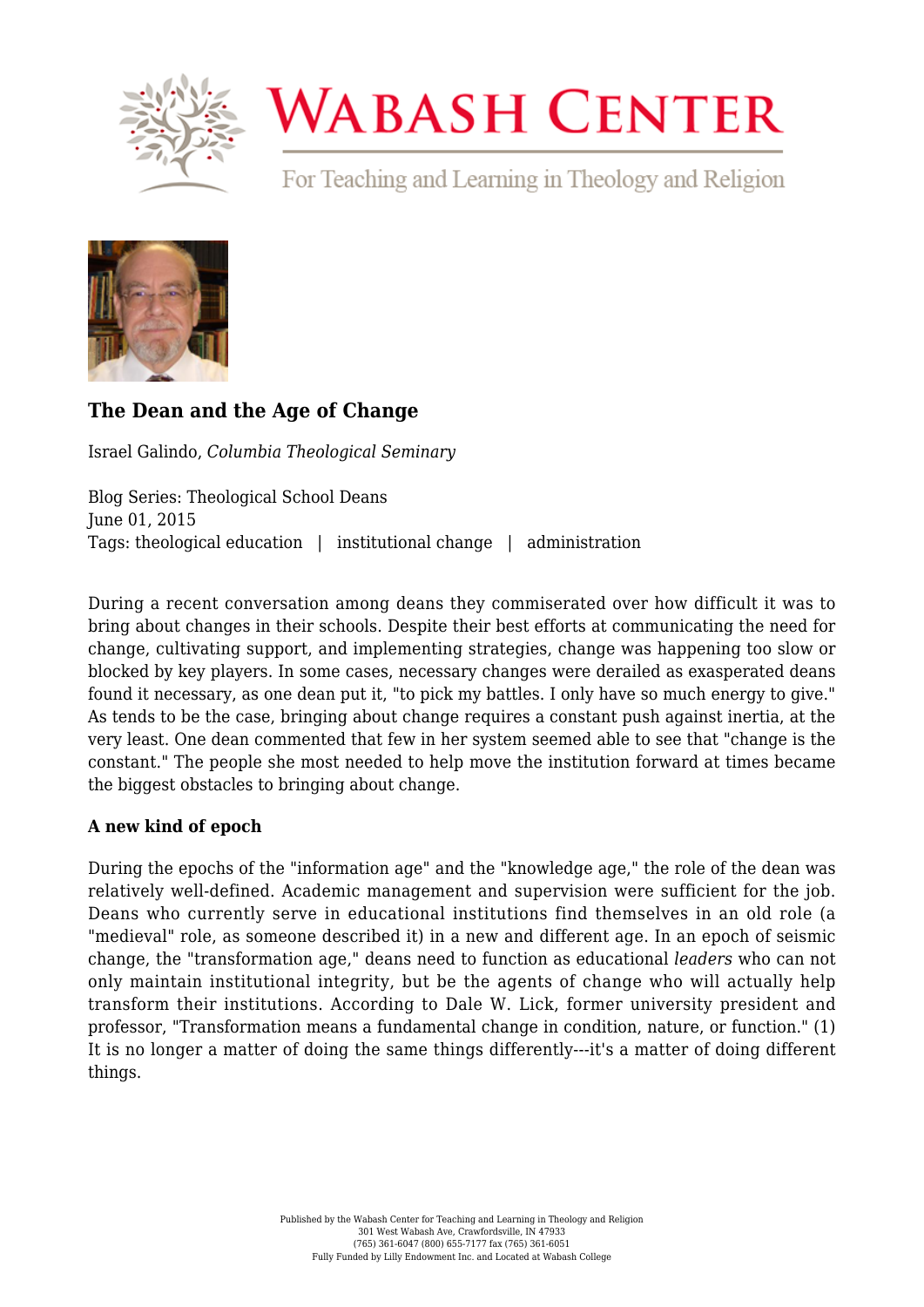Deans appreciate, if not always understand, the kinds of changes they must give attention to, and, the multiple levels those changes impact. Beyond programmatic changes, the fundamental changes that have seismic impact on their institutions include technological, communicative, cultural, and economic. Each impacts on multiple levels, and includes challenges to fundamental questions about mission, relationships, outcomes, the nature and value of theological education, identity, and institutional viability. The challenge is that a new epoch requires a new kind of dean.



#### **A new kind of dean**

In an epoch where the speed, intensity, and magnitude of external changes are overwhelming many theological education institutions, deans will need to redefine the role of chief academic officer. In the age of transformational change, deans need to expand their functions beyond managerial and programmatic competencies. One of the greatest needs of theological schools is that of the dean as academic leader, not manager.

In their roles as institutional leaders, deans may serve four functions related to change in their institutions:

**Dean as steward of change.** The most traditional role of the dean in the institution is that of the steward of change. In this role a dean carries out the changes that are the initiatives from points of authority in the system: trustees, the office of the president, accrediting agencies, internal assessment or review groups, etc. This role consists of primarily administrative and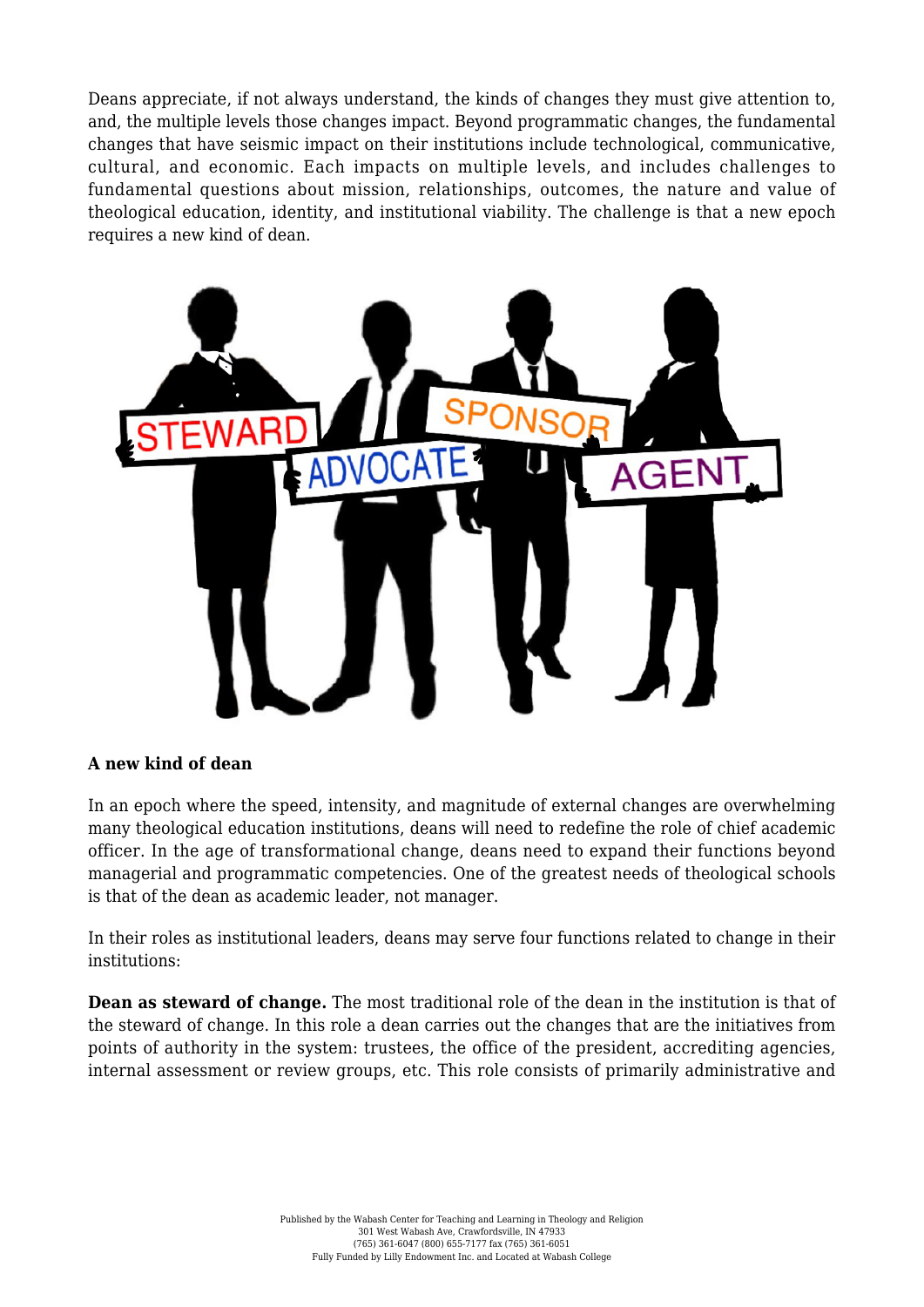supervisory functions. In some contexts the dean must also engage in evaluation, quality control, and compliance assurance activities. One aspect of this role is that the dean also becomes a target of change in that she or he must respond to the requirements placed on the office and its tasks.

**Dean as advocate of change.** In this role the dean is in the position of supporting institutional change but with no authority to make the necessary changes happen. The authority for the changes will reside in other agents (the board of trustees, departments, staff persons, the president, program leaders, committees, etc.). With no authority, the dean's advocacy will have effect to the extent he or she has influence in the system.

**Dean as sponsor of change.** In the role of sponsor of change a dean holds legitimate authority to advocate and lead institutional, programmatic, and personnel changes. Depending on the context and culture, the scope of this authority may be limited. In some contexts authority may not automatically include the influence necessary to help make changes happen. In other contexts, a lack of support from key influencers, or persons in authority, will limit the capacity of a dean to function as sponsor of change.

**Dean as agent of transformative change.** This is the new and emerging function of the academic leader, one who goes beyond management and supervision for maintaining existing systems, structures and cultures. Doing the same old thing, only better or more efficiently, is no longer a sufficient function of the academic dean. Deans as educational leaders at institutions facing the challenges in the *transformation age* must be agents of transformative change who engage their institutions in redefining the nature of theological education, its institutions, its models, and, its new place in the context of higher education, religious life, and society.

Depending on the context, a dean may be in more than one of these roles. In the liminal age of transformative change, theological schools need deans who can lead their institutions from what they have been to what they will need to become.

#### **For reflection:**

- With which of the four functions are you most personally comfortable? Steward, advocate, sponsor, or agent?
- Which of the four roles has been the traditional function of the dean in your school?
- Which of the four roles does your institution most need of a dean at this time?
- The four roles are not mutually exclusive. Can you identify to what extend you fill each role?
- Are the roles that define your function related to change dictated, limited, or supported in your school by its culture? Policies? Structure?
- Have you made a definitive shift from one role to another related to change in your context?

(1) Dale W. Lick, "Leadership and Change," in R. M. Diamond, ed. *Field Guide to Academic*